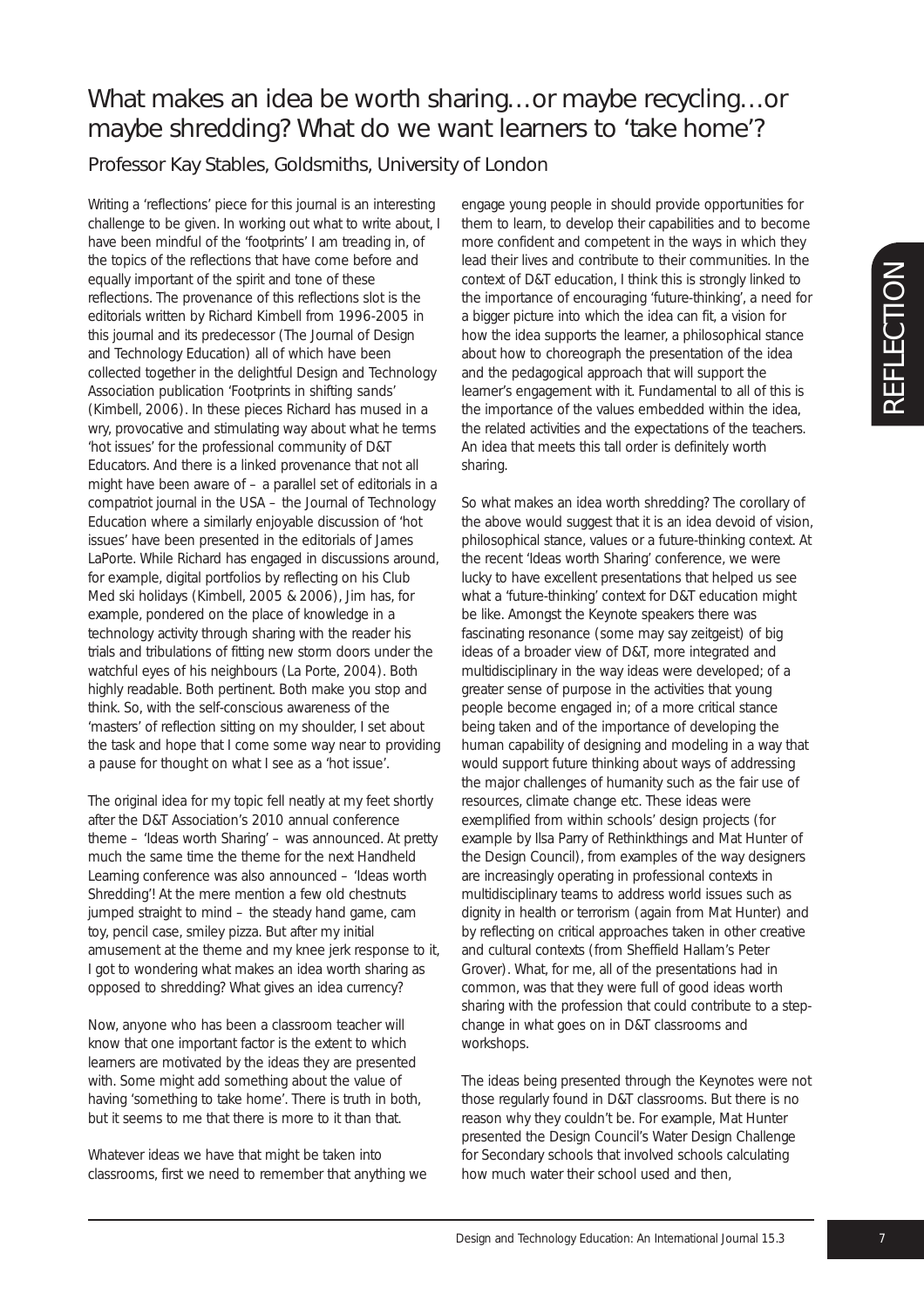## What makes an idea be worth sharing...or maybe recycling...or maybe shredding? What do we want learners to 'take home'?

in conjunction with professional designers, design ways to reduce water wastage. The winning design was a travelling exhibition – in a portaloo!

In truth, developing new ideas for classroom projects that are worth sharing is a challenging task. The creation of a design brief that is engaging, challenging, provocative, encourages risk taking and collaboration and at the same time is manageable is in itself a major task. But a welldeveloped brief and the resources that support it are paramount in supporting our next generation of designerly future-thinkers. Consequently we see developing the ability to do this as critical in our fledgling D&T teachers at Goldsmiths. With students studying for a BAEd in D&T education, we set them challenges to develop design projects and the related curriculum support materials that have to be based on something they have *never* witnessed in a D&T classroom – either as a learner or as a student teacher. To provide some structure to this, we encourage them to focus on the English D&T curriculum and in particular the 'Key Concepts' (Designing and Making; Cultural Understanding; Creativity; and Critical Evaluation). We also ask them to justify the educational rationale behind their curriculum ideas – to present their philosophical stance. For student teachers this is a challenge indeed – but for those who succeed, brilliant ideas, definitely worth sharing, emerge. An example from this year's crop illustrates the creative thinking that can result from this process. The project was developed by a first year student and was inspired by the Young Foresight programme. It involved learners being fast-forwarded to 2020 and presented with an entirely new, moldable material 'Zilch' that has zero gravity and that hovers up to a metre above a surface, depending on the concentration of the material and any weights attached. The learners' brief was to respond to a commission from a Brazilian Hotel chain to design hotel furniture for internal or external use that exploited the properties of 'Zilch'. The thoughts, ideas, challenges and learning potentially provoked by the project are immense.

Not every project the students conceive is entirely original. But what does emerge are a good number of 'recycled' or, perhaps more accurately, 'upcycled' projects. Scratch the surface and the inkling of an already existing project can be detected, but re-working it has given the project greater currency. The idea of upcycling a project is not new – and is a good way of avoiding chucking the proverbial baby out with the bathwater. Martin and Riggs in making a case for 'reclaiming contexts' illustrate how, at a very simple level this can be done.

"For example, consider a design and make activity on the theme of *Carrying* where the teacher intends pupils to develop a carrier from textile materials. The task could be presented in one of two ways:

- 1. Design and make a carrying device to hold a range of foodstuffs.
- 2. Address the issue of an elderly shopper who needs the means of carrying his/her shopping back home from the precinct.

Both design activities may result in exactly the same solution but the second activity presents a much richer situation for pupils to explore and discuss a range of issues." (Martin & Riggs, 1999, pp 155-156)

So, what have Martin and Riggs done here? Looked at a simple design task and identified the fundamentals that are missing and optimised the task by adding them in. In much the same way many of the student teachers have optimised design briefs by exploiting opportunities to develop aspects of the four 'Key Concepts' identified earlier. This 'upcycling' has created many ideas worth sharing, for example:

- designing 'Tribal Identity' accessories for young Londoners to share and reflect their identity for an 'I am London' festival – so many more opportunities than 'design and make a broach for someone special';
- creating a 'Design House' and working as a team to design a World War 2 memorial exhibition that also promotes sustainable design (e.g. 'make do and mend') – so many more opportunities than recycling tee-shirts;
- a 'seed to plate' food project, designing with seasonal produce, and creating a school allotment to support the project – so many more opportunities than designing a new convenience food;
- a 'breakfast in bed' kit to make your parents feel appreciated – so many more opportunities than designing a chocolate mold.

So, can all ideas that might be shredded be given new life? My response would be first to ask what the learning purposes are – and the extent to which they fit the inspirational views of the way D&T education can develop future-thinkers who have a broader view of how design can contribute to the development of communities and society and who have the capability to bring ideas to reality. Linked to this, my second question would be about the values embedded. Will engaging with the idea develop the criticality and sensibility to support thoughtful designing? And something to take home? If an idea has all of the above, whether or not there is a tangible 'product' at the end, just think about what D&T is giving the learner to 'take home'. This would indeed be an idea to share. And if not, then let it be confined to the shredder!